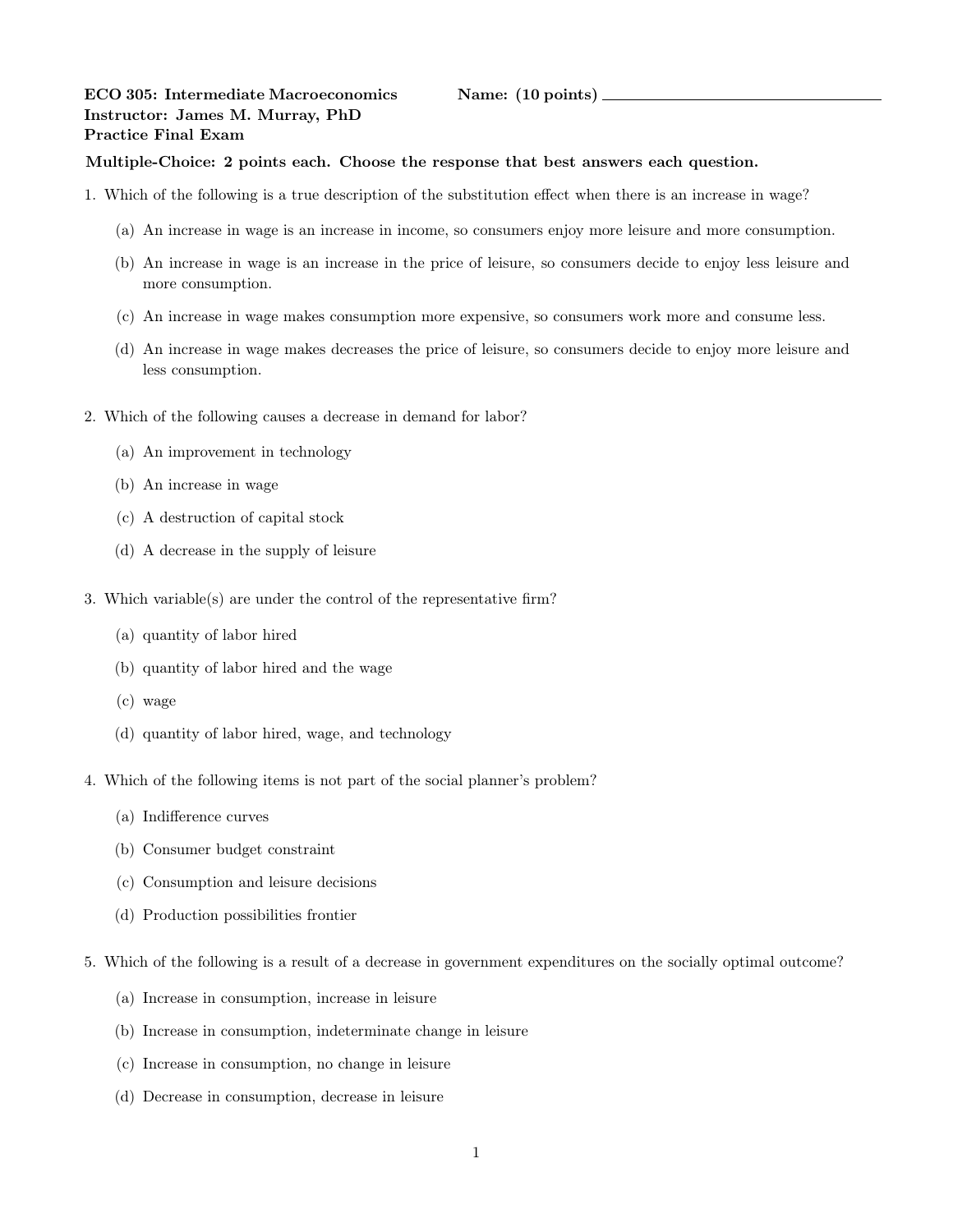- 6. What is the impact of a decrease in the savings rate in the Solow growth model?
	- (a) Long run capital decreases and output increases
	- (b) Long-run consumption increases and long-run capital increases
	- (c) Long-run capital increases and output increases
	- (d) Long-run capital decreases and output decreases
- 7. Which of the following leads to an increase in the long-run level of capital per worker in the Solow growth model?
	- (a) Increase in the population growth rate.
	- (b) Decrease in the marginal product of labor
	- (c) Increase in the rate of capital depreciation rate.
	- (d) Decrease in the population growth rate.
- 8. Which of the following can cause permanent disparities in long-run output per worker between countries according to the Solow growth model?
	- (a) Different levels of output per worker.
	- (b) Different levels of capital stock per worker
	- (c) Diminishing marginal product of labor
	- (d) Unequal access to technology
- 9. Which of the following results in an increase in consumers' lifetime wealth, i.e. an increase in the net present value of lifetime income?
	- (a) An increase in interest rate
	- (b) A decrease in current taxes financed by an increase in future taxes.
	- (c) An increase in future wages
	- (d) An increase in borrowing
- 10. Which of the following would make the slope of the indifference curve between current consumption and future consumption flatter?
	- (a) An in increase in the interest rate
	- (b) A decrease in the interest rate
	- (c) A change to prefer more future consumption at the expense of current consumption, so MU\_cons decreases and MU\_future\_cons increases
	- (d) A change to more highly prefer current consumption, leading to an increase in MU\_cons and a decrease in MU\_future\_cons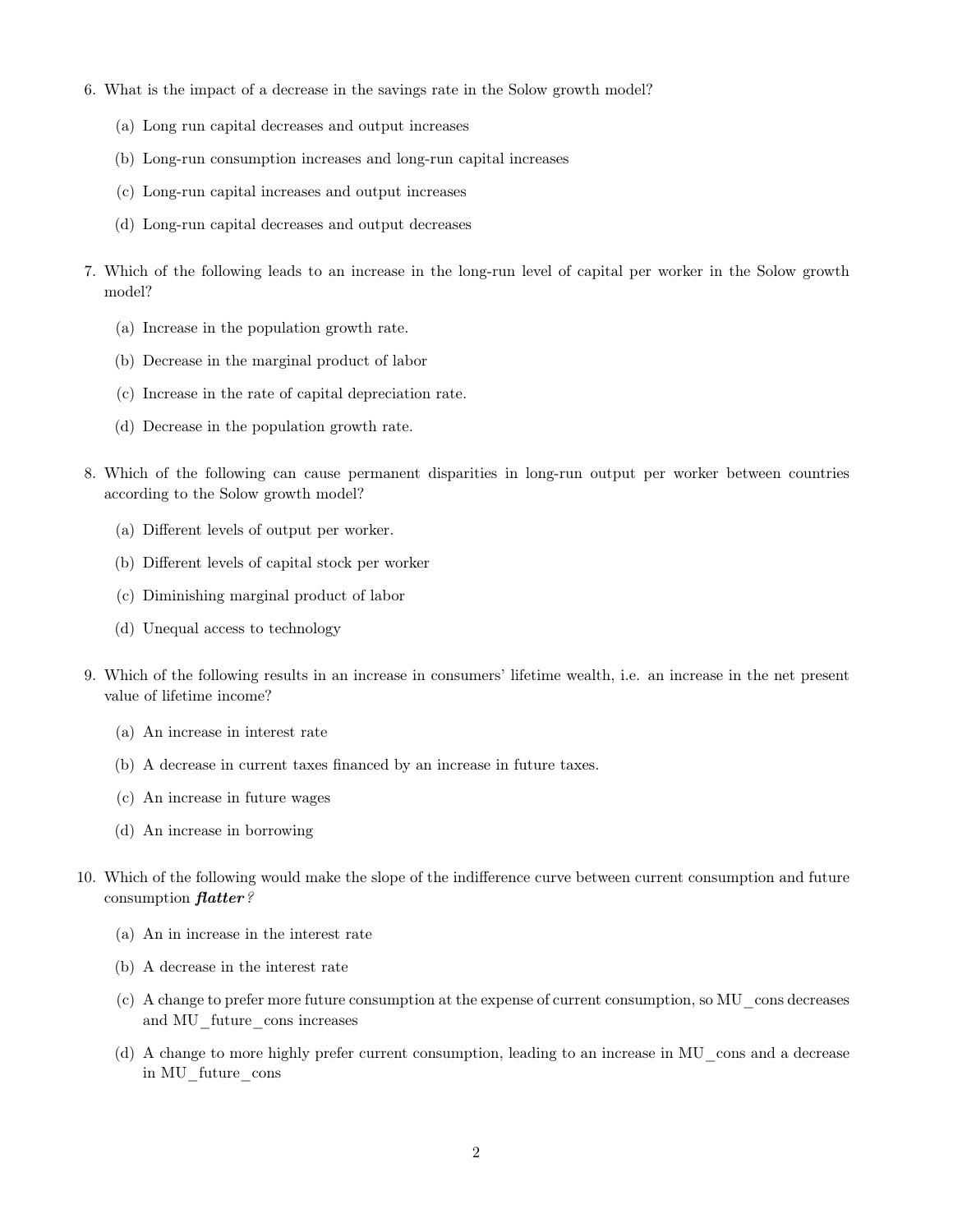- 11. Which of the following is the utility-maximizing choice of a consumer in response to a decrease in future income in the consumption/savings model?
	- (a) No change in current consumption and a decrease in future consumption
	- (b) Decrease in both current and future consumption
	- (c) Decrease in current consumption and a decrease in saving
	- (d) Increase in current consumption and a decrease in future consumption
- 12. Suppose the interest rate increases for a saver/lender. Which of the following is true?
	- (a) Saving decreases
	- (b) Consumption in the future period decreases
	- (c) Total utility increases
	- (d) Borrowing increases
- 13. Suppose taxes decrease in the current period and there is no change to current or future government expenditures. What does Ricardian equivalence predict will be the impact on consumption decisions?
	- (a) Increase in current consumption and increase in saving
	- (b) Increase in both current consumption and future consumption
	- (c) No change in current consumption and an increase in saving
	- (d) Increase in current consumption and no change to future consumption
- 14. Suppose the interest rate decreases for a borrower. Considering both income and substitution effects, which of the following is TRUE?
	- (a) Current consumption increases and future consumption decreases
	- (b) The effect on future consumption is indeterminate
	- (c) The effect on current consumption is indeterminate
	- (d) Current consumption decreases and future consumption increases
- 15. Suppose consumer confidence decreases, and therefore consumers expect a decrease in income in the future. Which of the following is a predicted effect from the consumption/saving model?
	- (a) Saving will decrease in the current period and consumption will increase in the future.
	- (b) Consumption will increase in the current period and decrease in the future period.
	- (c) Consumption will decrease in the current period and saving will increase.
	- (d) Consumption will decrease in the current period and saving will decrease.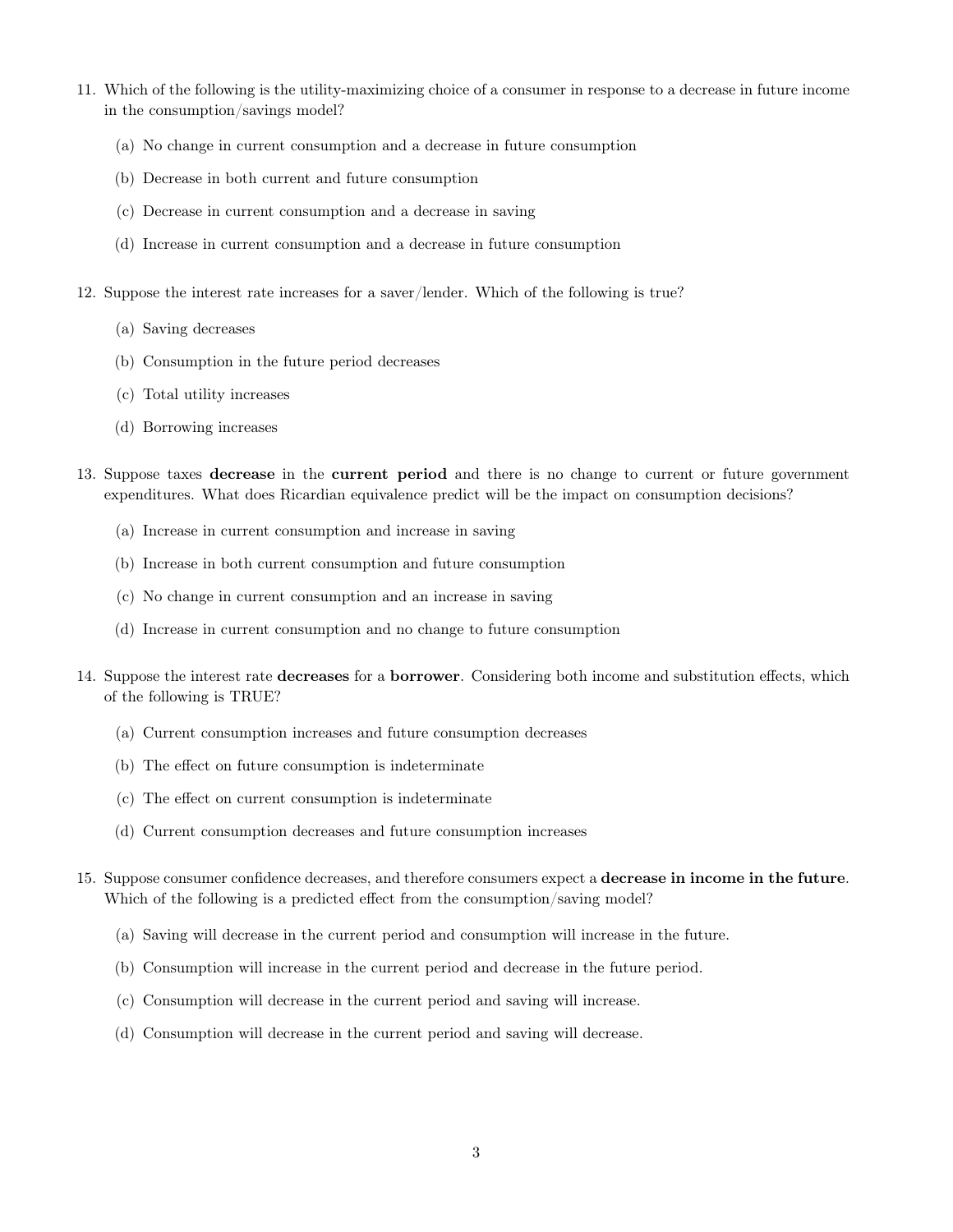- 16. Which of the following can cause a **rightward shift** in the demand for labor (modeled with employment on the horizontal axis and wage on the vertical axis).
	- (a) Improvement in labor productivity
	- (b) Decrease in wage
	- (c) Increase in number of people willing to work
	- (d) Expected improvement in future technology
- 17. Which of the following could cause a leftward shift in output supply (modeled with the interest rate on the vertical axis and real GDP on the horizontal axis)?
	- (a) Destruction of capital stock
	- (b) Decrease in the interest rate
	- (c) Increase in the marginal product of labor
	- (d) Announcement of an upcoming improvement in future technology
- 18. Which of the following could cause a leftward shift in consumption demand (modeled with the interest rate on the vertical axis and quantity of consumption on the horizontal axis)?
	- (a) Increase in interest rate
	- (b) Decrease in future taxes
	- (c) Decrease in interest rate
	- (d) Increase in current government expenditures financed with an increase in future taxes
- 19. Which of the following could lead to a leftward shift in output demand (when labeled with the interest rate on the vertical axis and real GDP on the horizontal axis)?
	- (a) Leftward shift in labor demand
	- (b) Leftward shift in labor supply
	- (c) Increase in interest rate
	- (d) Decrease in government expenditures
- 20. Which of the following models is behind the consumption demand curve (with the interest rate on the vertical axis and quantity of consumption on the horizontal axis)?
	- (a) Profit maximization model
	- (b) Consumption / saving model
	- (c) Investment decision
	- (d) Solow growth model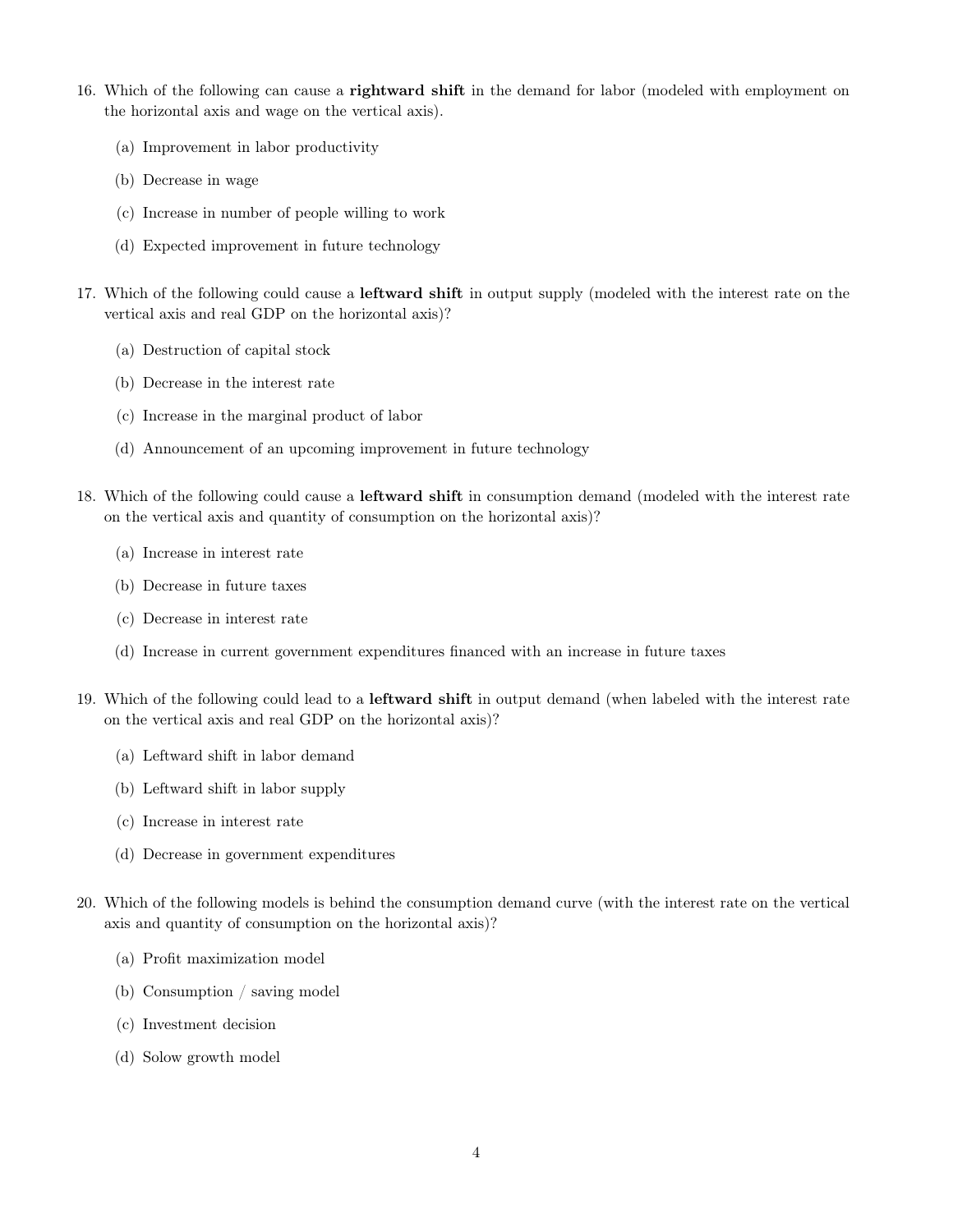- 21. Which of the following will lead to lower capital stock in the future than would otherwise occur?
	- (a) Decrease in government expenditures.
	- (b) Decrease in investment demand due to pessimistic business outlook
	- (c) Improvement in labor productivity
	- (d) Improvement in technology
- 22. During the COVID-19 pandemic in early 2020, many people switched to using credit services instead of using cash. What would be the impact on the market for money and the aggregate price level?
	- (a) Money supply shifts right and price level increases.
	- (b) Money supply shifts right and price level decreases..
	- (c) Money demand shifts right and price level decreases.
	- (d) Money demand shifts left and price level increases.
- 23. Which monetary policy causes a decrease in real interest rates in a model with sticky wages?
	- (a) Decrease in taxes
	- (b) Increase in money supply
	- (c) None. A change in money supply affects only the aggregate price level.
	- (d) Decrease in money supply
- 24. If the real wage is below the equilibrium level, which of the following is true?
	- (a) There is excess employment, above the full employment level.
	- (b) There is a labor market surplus
	- (c) There is unemployment.
	- (d) Real GDP is below potential GDP.
- 25. Which of the following policies will lead to the largest increase in real GDP?
	- (a) Decrease in current taxes funded with a decrease in future government expenditures in a model with sticky wages.
	- (b) Decrease in current taxes funded with an increase in future taxes in a model with flexible wages.
	- (c) Decrease in current taxes funded with an increase in future taxes in a model with sticky wages.
	- (d) Decrease in current taxes funded with a decrease in future government expenditures in a model with flexible wages.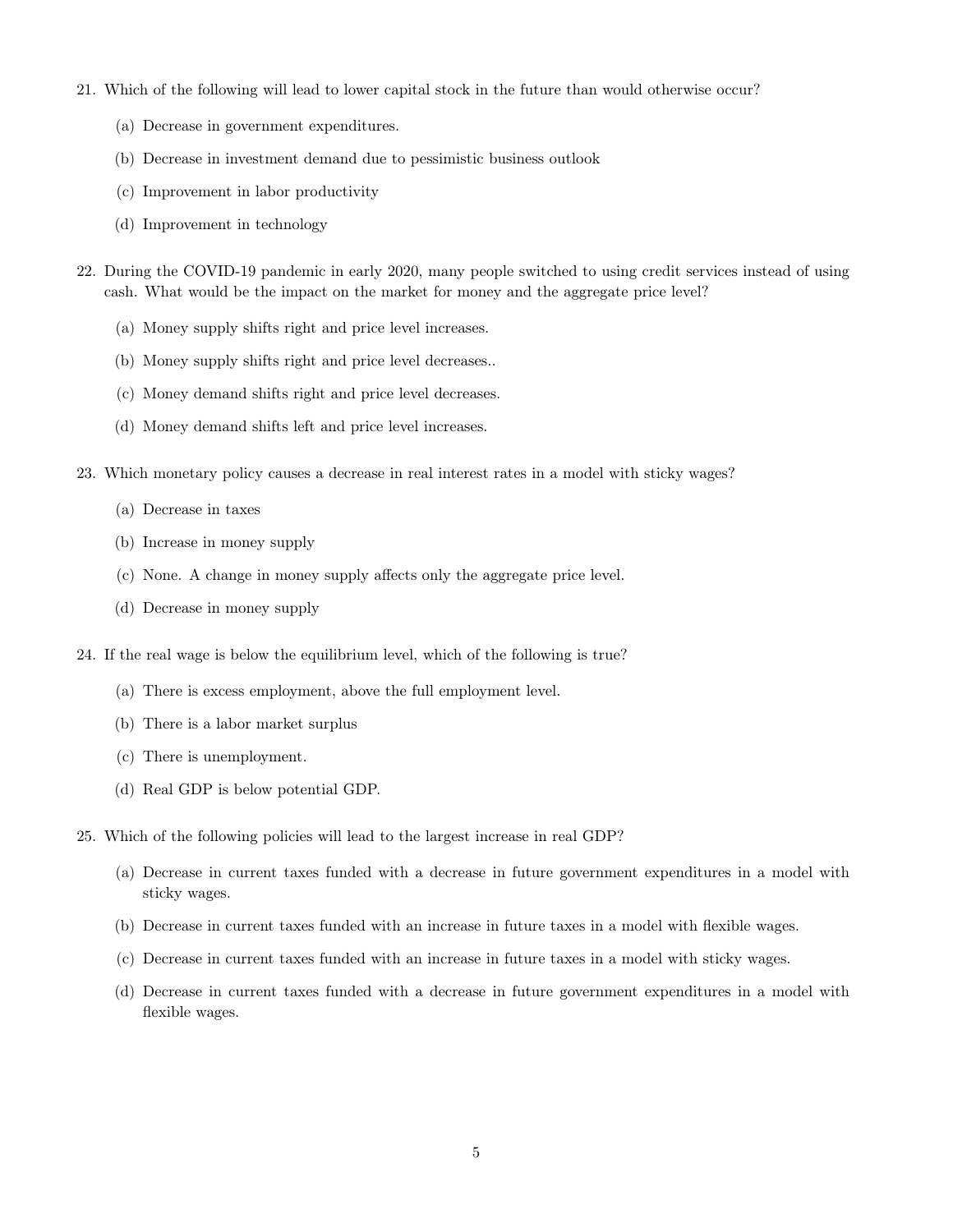Short-Answer Problem-Solving Questions: Write your answer in the space provided. The instruction to "illustrate" means use a graphical economics model. The instruction to "describe" means to give a short explanation for any changes in the model (i.e. a shifting curve), and describe the final result.

26. (5 points) Suppose there is a decrease in demand for labor which causes a decrease in the real wage. Describe and illustrate consumers' optimal choices for consumption, leisure, and labor supply. If there is an effect that is indeterminate, explain why.

27. (5 points) Suppose there is a destruction of capital stock that makes labor less productive. Describe and illustrate the impact on producers' profit-maximizing decisions for labor demand and production.

28. (5 points) Suppose consumer confidence falls and that consumers expect lower incomes in the future. Describe and illustrate the impact on utility maximizing choices for current consumption, future consumption, and saving. If the income and substitution effects work in opposite directions to make one or more outcomes indeterminate, explain this.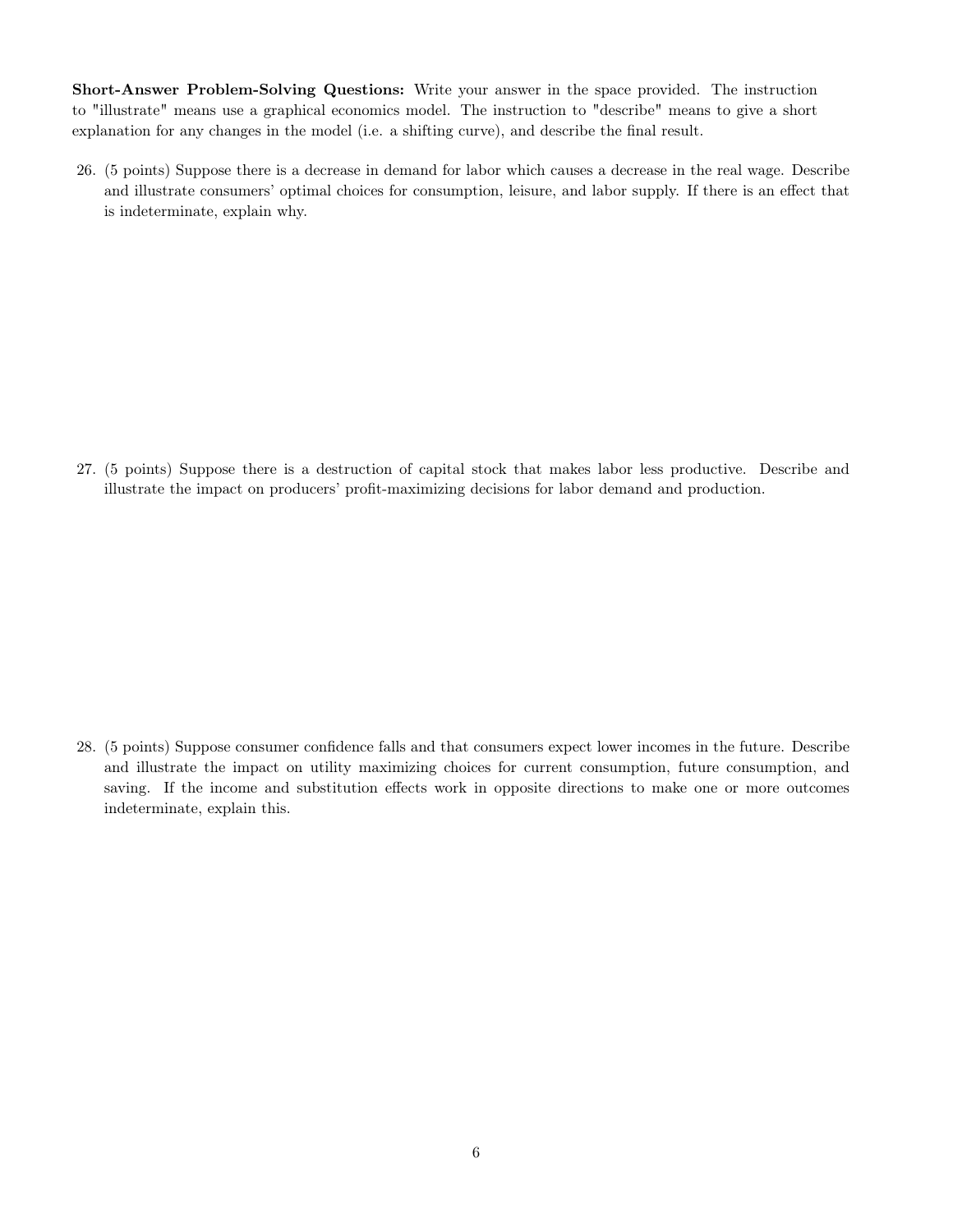29. (5 points) Suppose there is a temporary decrease in taxes and government spending. Describe and illustrate the consequences in a dynamic general equilibrium framework with sticky wages on consumption, investment, real GDP, employment, real wage, real interest rate, and the price level.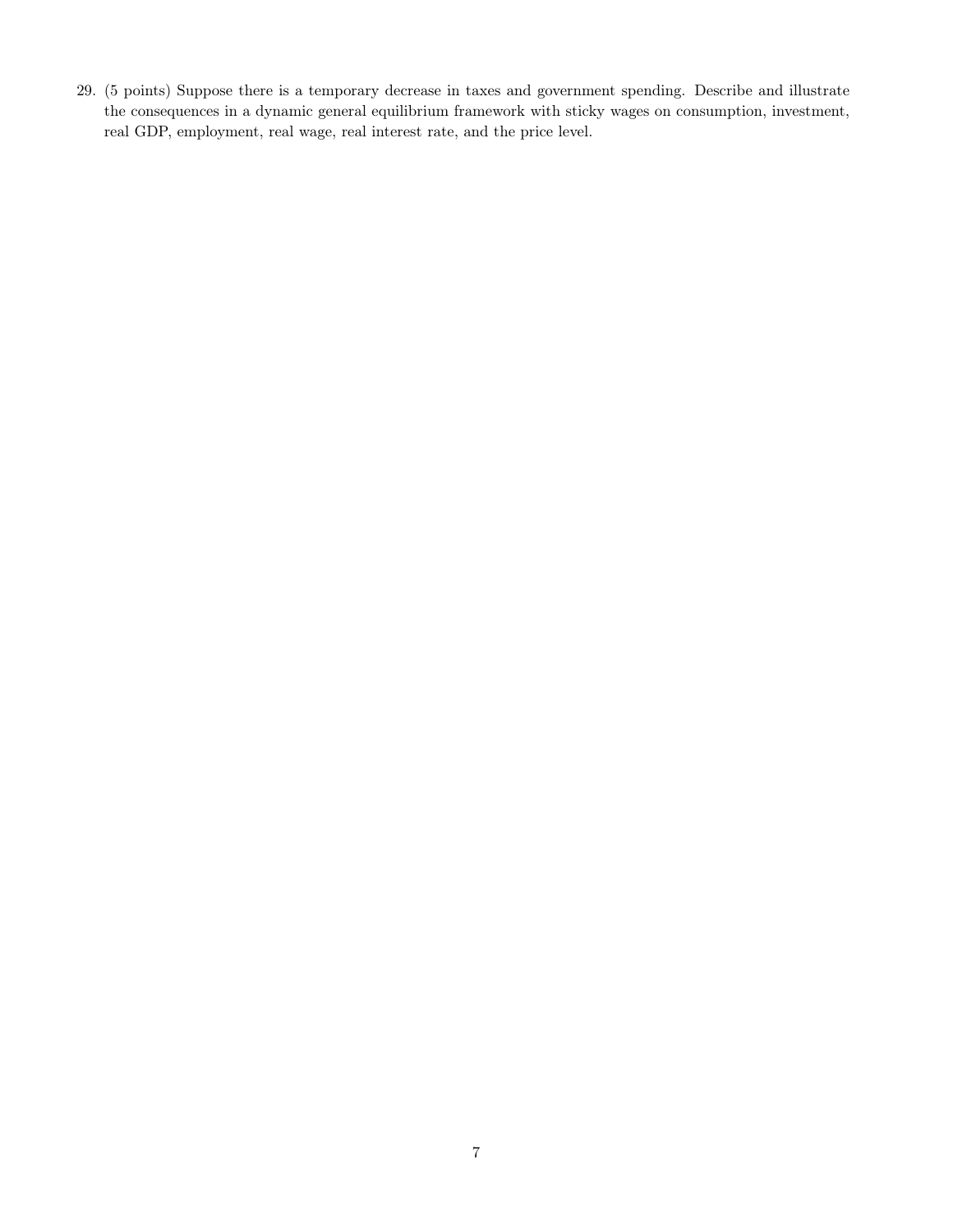30. (5 points) Suppose there is a permanent increase in government spending. Describe and illustrate the consequences in a dynamic general equilibrium framework with flexible wages and prices on consumption, investment, real GDP, employment, real wage, and real interest rate.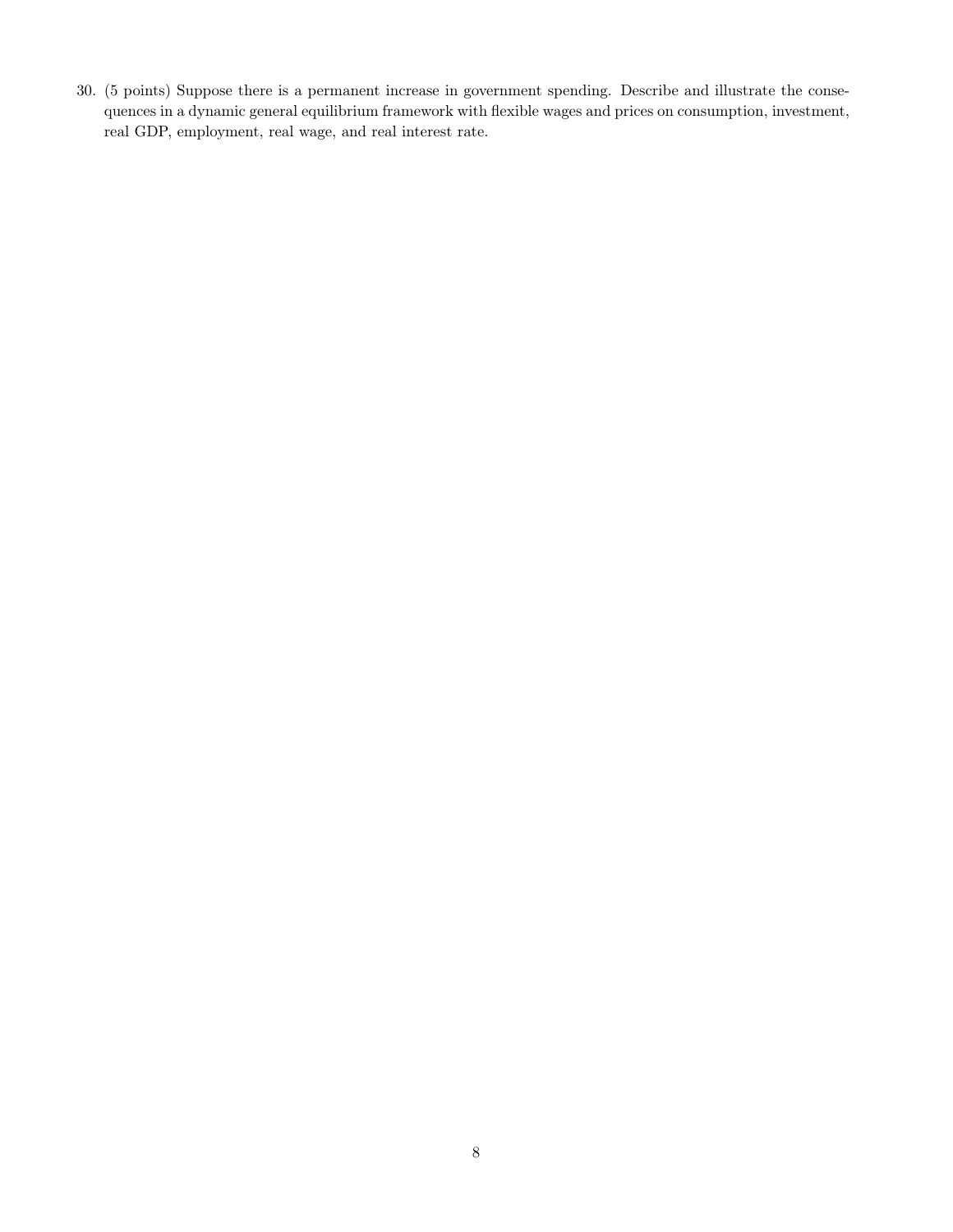31. (5 points) Suppose Congress passes a bill to temporarily increase government expenditures, make no changes to current or future taxes, and fund the increase in current expenditures with a cut to future government expenditures. Suppose the government expenditures will be on infrastructure such as transportation networks, electric networks, and Internet access, and the improvements are expected to make businesses more productive in the future. Describe and illustrate the impact on the general equilibrium outcomes for consumption, saving, investment, real GDP, interest rate, real wages, and employment. Assume perfectly flexible wages and prices.